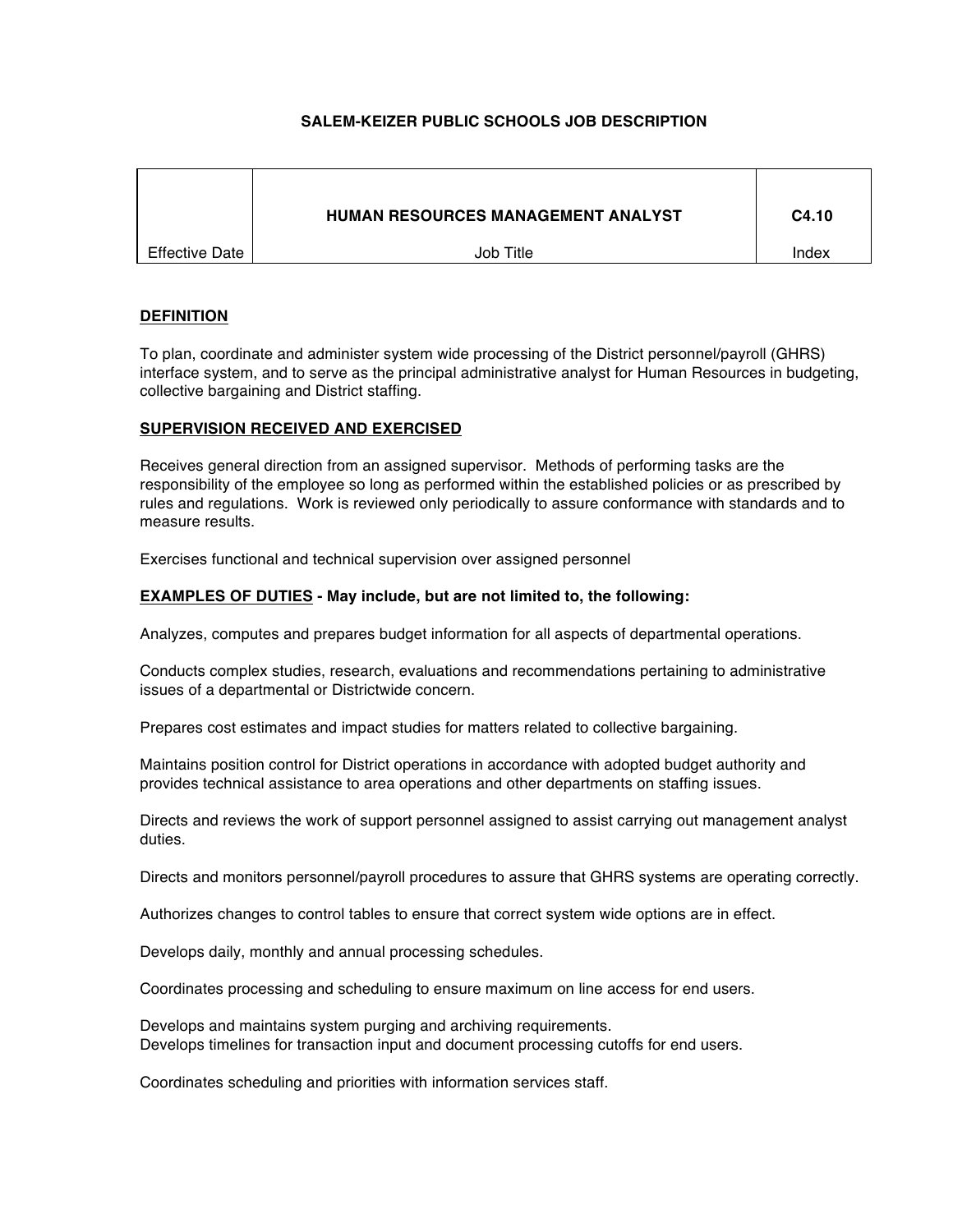Evaluates and coordinates new system software releases.

Develops and coordinates processing and implementation procedures.

Salem-Keizer Public Schools Human Resources Management Analyst (continued)

Coordinates development of *ad hoc* reports.

Defines, controls and maintains security system options and user document controls.

Provides daily user assistance for processing issues.

Establishes and coordinates a functional users committee.

Serves as liaison to the software vendor concerning GHRS applications.

## **MINIMUM QUALIFICATIONS**

## **Knowledge of:**

Principles and practices of public school district budgeting, staffing and collective bargaining.

Position control inventory systems.

Principles and practices of public personnel administration.

Principles and practices of management, research, problem solving and program evaluation.

Principles and practices of work organization and simplification.

Mainframe and integrated PC based personnel/payroll applications.

Information systems' requirements and analysis, design and evaluation processes.

## **Ability to:**

Organize work effectively and to exercise independent judgment in making appropriate technical and procedural decisions regarding work methods and work products.

Independently research, organize and analyze technical information and prepare reports and recommendations.

Analyze and resolve procedural and technical problems and to implement developed plans and procedures.

Respond rapidly to new and changing technologies, issues, priorities and schedules.

Establish priorities and coordinate diverse and complex work assignments.

Coordinate projects and communicate effectively with staff at all organizational levels.